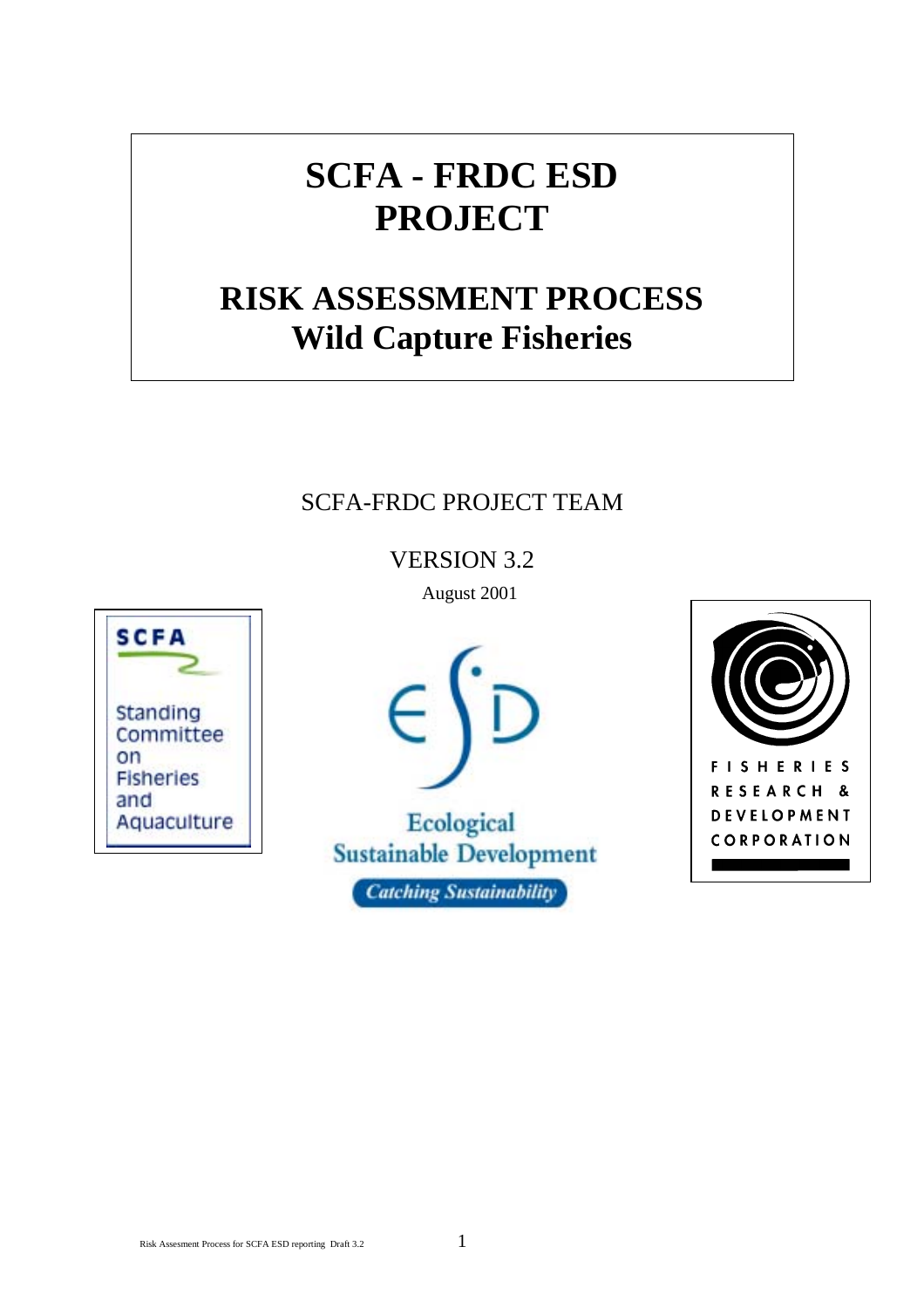*This set of Risk Assessment Guidelines is part of an on-going process do develop a reporting framework for ESD and fisheries within Australia. It is not the final version and changes are made regularly after case studies have shown areas where improvements can be made.* 

*The material may be copied for use in completing assessments/reports as long as appropriate acknowledgement of the source is given.* 

*Whilst this project is being run under the auspices of the SCFA, it should not be seen as being the policy of any one fisheries management agency.* 

#### *FRDC 200/145 Project Team plus Fisheries WA staff Version 3.2 July 2001*

*Project Team*

*W. Fletcher K. Sainsbury J. Chesson T. Hundloe M. Fisher T. Smith* 

*Fisheries WA* 

*J. Penn J Bunting*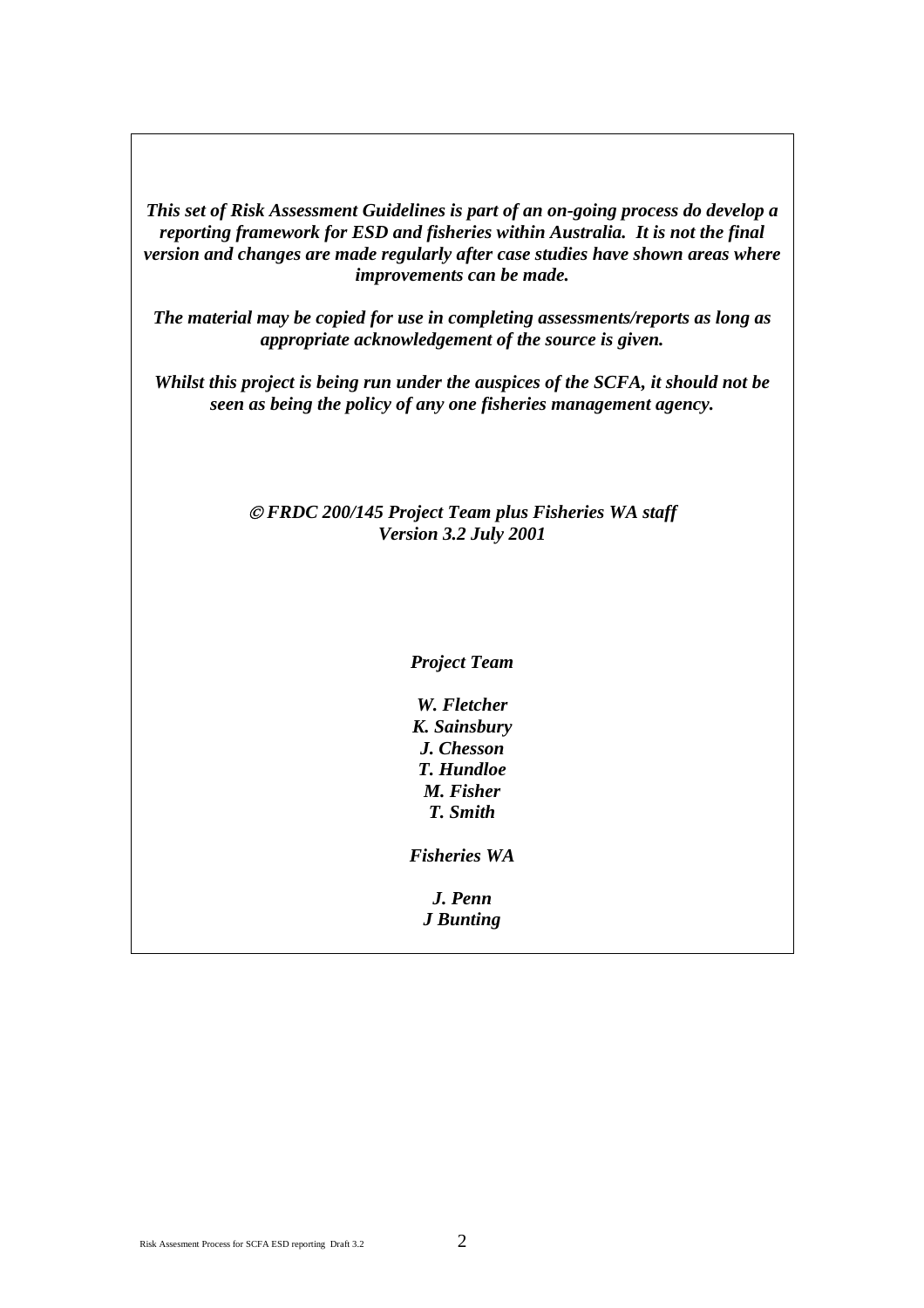### **Risk Assessment Process**

After the issues have been identified through the alterations to the component trees, a process to prioritise each of these issues needs to be completed. For all of the environmental issues in the 3 relevant component trees, this should be done using a formal risk assessment process. The risk assessment framework that should be applied should be consistent with the Australian Standard AS/NZS 4360:1999 Risk Management. The general requirements for completing a risk assessment are well described elsewhere but in summary, it considers the range of potential consequences of an issue/activity and how likely those consequences are to occur.

4.3.1

*"Risk analysis involves consideration of the sources of risk, their consequences and the likelihood that those consequences may occur."* 

AS/NZS 4360:1999 page 12

The combination of the level of consequence and the likelihood is used to produce an estimated level of risk associated with the particular hazardous event/issue in question.

A realistic estimate should be made by the group of the possible consequence level of an issue. This level can be from 0-5, with 0 being negligible and 5 being catastrophic/irreversible. This assessment needs to be based upon the combined judgement of the participants at the workshop who collectively should have considerable expertise in the areas examined. The level of consequence needs to be determined at the appropriate scale for the issue. Thus for target species you assess the consequence of a fishery on the appropriate population not at the individual level, obviously catching one fish is always catastrophic for the individual but usually not for the population. Similarly, when assessing possible ecosystem impacts this should be done at the level of the whole ecosystem or at least in terms of the entire extent of the habitat, not at the level of an individual patch or individuals of non-target species.

To assist in the consistency of approach, a series of ecological consequence tables has been generated. Thus there are five tables that cover:

- 1. Target species/major non-retained species,
- 2. By-product/minor non-retained species,
- 3. Protected Species (A category under the EPBC Act)
- 4. Habitat issues and
- 5. Ecosystem effects.

The likelihood of a consequence occurring is assigned to one of six levels from remote to likely. In doing so, the workshop group should consider the likelihood of the "harzardous" event (ie the consequence) actually occurring, based upon their collective wisdom which again would include an understanding of the scale of impact required to produce the consequence.

From these two figures (consequence and likelihood), the overall risk level, which is largely the mathematical product of the consequence and likelihood levels ( $Risk =$ Consequence x Likelihood), can be calculated. From this product each issue can then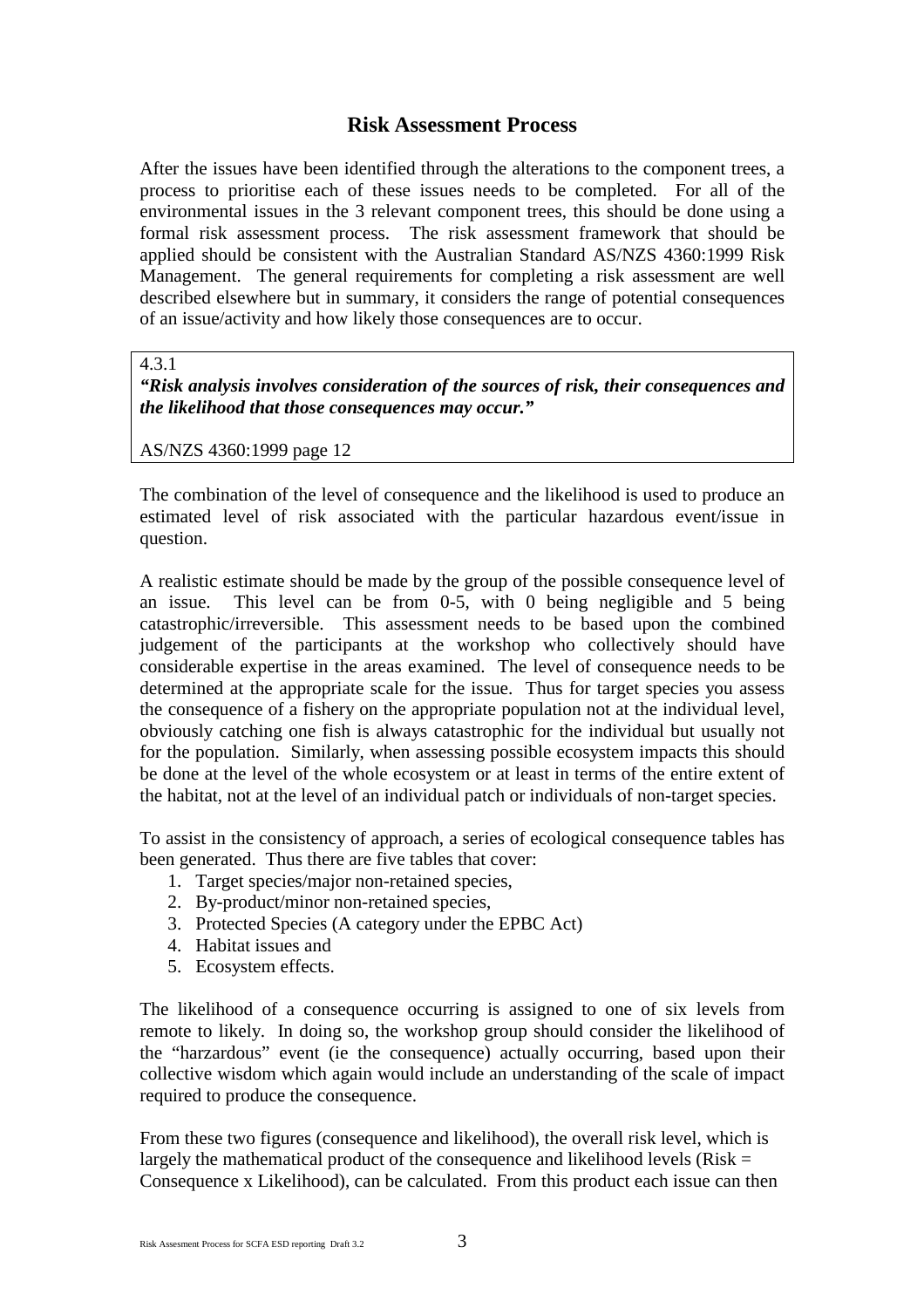be assigned a *Risk Ranking* within one of five categories: Extreme, High, Moderate, Low and Negligible (see Table 4).

This process should be completed for each of the identified issues with a risk ranking developed and the rationale for assigning these rankings recorded at the required level of detail**.** Given that the information used to determine the levels of risk are usually not well known or available, to ensure that there is full transparency in the process -

#### **- the actual risk assessment is not just the scores developed during the meeting but the full output reports backed up by the appropriate level of documentation/justification.**

Only the issues of sufficient risk or priority (M, H or E), which should include all those that require specific management actions to achieve these ratings, will need to have a full performance report completed. Nonetheless, for the negligible and low risk issues where reports are not needed it is still a necessary element that the rationale for classifying issues as low risk or negligible risk must be documented and form part of the ESD report so that stakeholders can see why these issues were accorded these ratings (and potentially supply alternative information to affect these ratings). The level of justification required should be appropriately greater for low compared to negligible risk issues. It should be noted that if a full performance report is not needed, this by definition means that there are no specific management actions being taken. If you need to take management actions then you need to develop a performance report to assess the performance of this management.

Finally, for issues that were rated as either having a high, and especially extreme, risk, further management measures may be needed or further information may be needed to more closely effectively quantify the risks. These outcomes are summarized in Table 2.

|                   |                | <b>Consequence</b> |              |                 |                |                |                |
|-------------------|----------------|--------------------|--------------|-----------------|----------------|----------------|----------------|
|                   |                |                    |              |                 |                |                |                |
|                   |                | <b>Negligible</b>  | <b>Minor</b> | <b>Moderate</b> | <b>Severe</b>  | <b>Major</b>   | Catastrophic   |
| Likelihood        |                | $\mathbf 0$        |              | $\overline{2}$  | 3              | 4              | 5              |
| <b>Remote</b>     | 1              | $\mathbf 0$        | 0            | $\mathbf{0}$    | 1              | 1              | 2              |
| Rare              | $\overline{a}$ | $\mathbf 0$        |              | 1               | $\overline{2}$ | $\overline{2}$ | $\overline{2}$ |
| <b>Unlikely</b>   | $\overline{3}$ | $\mathbf 0$        |              | $\overline{2}$  | $\overline{2}$ | $\overline{2}$ | 3              |
| Possible          | $\overline{4}$ | $\mathbf 0$        |              | $\overline{2}$  | 3              | 3              | $\overline{4}$ |
| <b>Occasional</b> | 5              | $\mathbf 0$        | 1            | $\overline{2}$  | 3              | 3              | $\overline{4}$ |
| Likely            | 6              | $\mathbf 0$        |              | $\overline{2}$  | 3              | 4              | 4              |

#### **Table 1 – Risk Matrix**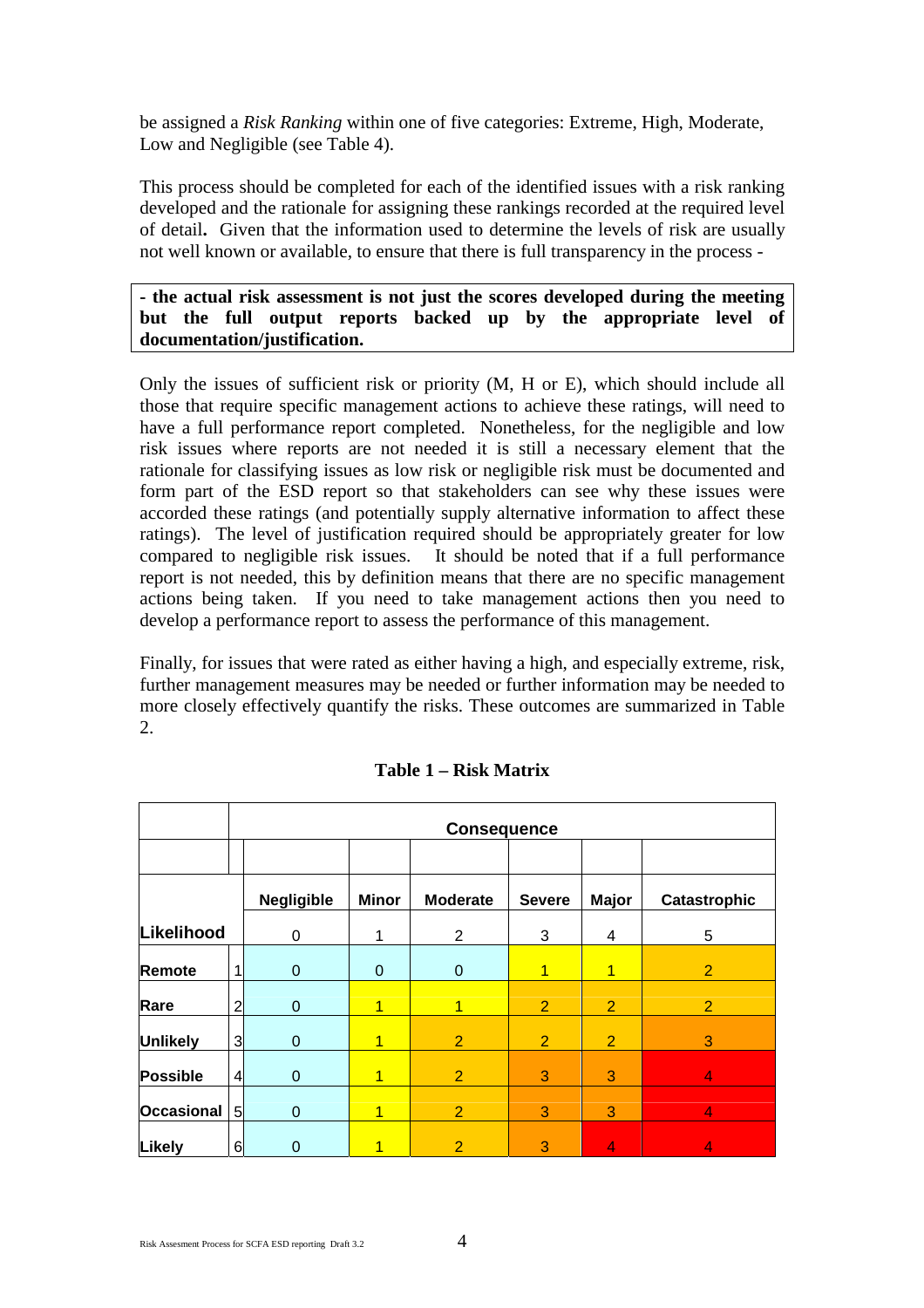| <b>RISK</b>     | Likely Management<br><b>Response</b>                          | Reporting                       |
|-----------------|---------------------------------------------------------------|---------------------------------|
| Negligible      | Nil<br>0                                                      | <b>Short Justification Only</b> |
| Low             | None Specific                                                 | Full Justification needed       |
| <b>Moderate</b> | Specific Management<br>2<br>Needed                            | <b>Full Performance Report</b>  |
| High            | Possible increases to<br>3<br>management activities<br>needed | <b>Full Performance Report</b>  |
| Extreme         | Likely additional<br>management activities<br>Δ<br>needed     | <b>Full Performance Report</b>  |

#### **Table 2– Risk Ranking Outcomes**

#### **Consequence Definitions**

To truly assess the ecological impacts (not the social impacts – eg community attitudes to an activity) the assessments must be completed at the level of the relevant local population (unit stock), habitats, and ecosystems within the local bioregion - not at the level of an individual, patch. Note that the issues of wastage of non-retained species beyond any ecosystem impact may be a major social issue. Such social and other non-ecological issues are likely to be just as important to assess and may alter what happens to the priority of an issue.

- Retained/Non Retained/Protected species assessed at level of locally reproducing population –unit stock  $\bullet$
- -Ecosystem – indirect impacts due to flow on effects on food chain assessed at the Regional/Bioregional level
- $\bullet$ Habitat (attached species – eg seagrass) assessed at the regional habitat level defined as the entire habitat equivalent to that occupied by the exploited stock.

For habitats and ecosystem utilise IMPCRA style definitions or other scientifically determined scales (eg for WHA listings) where appropriate.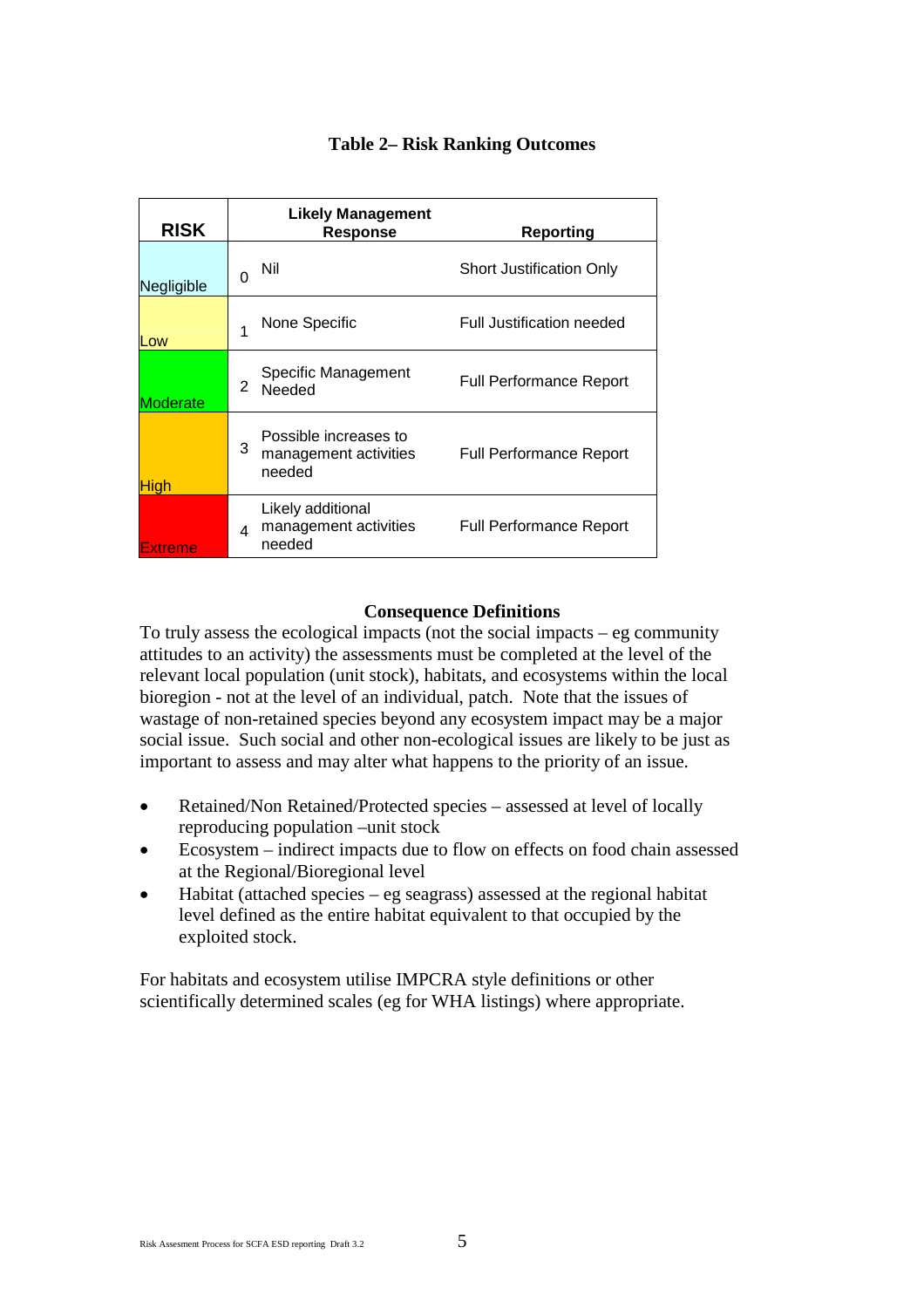| Level               | Ecological (RETAINED: target/major-non-retained)                                                                       |
|---------------------|------------------------------------------------------------------------------------------------------------------------|
| Negligible (0)      | General - Insignificant impacts to habitat or populations, Unlikely to be<br>measurable against background variability |
|                     | Target Stock/Non-retained: undetectable for this population.                                                           |
| Minor (1)           | Target/Non-Retained: Possibly detectable but no impact on population<br>size or dynamics.                              |
| Moderate (2)        | Target: Full exploitation rate where long term recruitment/dynamics<br>not adversely impacted                          |
| Severe (4)          | Target/Non Retained: Affecting recruitment levels of stocks/ or their<br>capacity to increase                          |
| Major (6)           | Target/Non Retained: Likely to cause local extinctions                                                                 |
|                     | <b>IUCN</b> Criteria applicable                                                                                        |
| Catastrophic<br>(8) | Target/NonRetained:Local extinctions are imminent/immediate                                                            |
|                     | <b>IUCN Criteria Applicable</b>                                                                                        |

Table 3 Consequence categories for the Major Retained/Non-Retained Species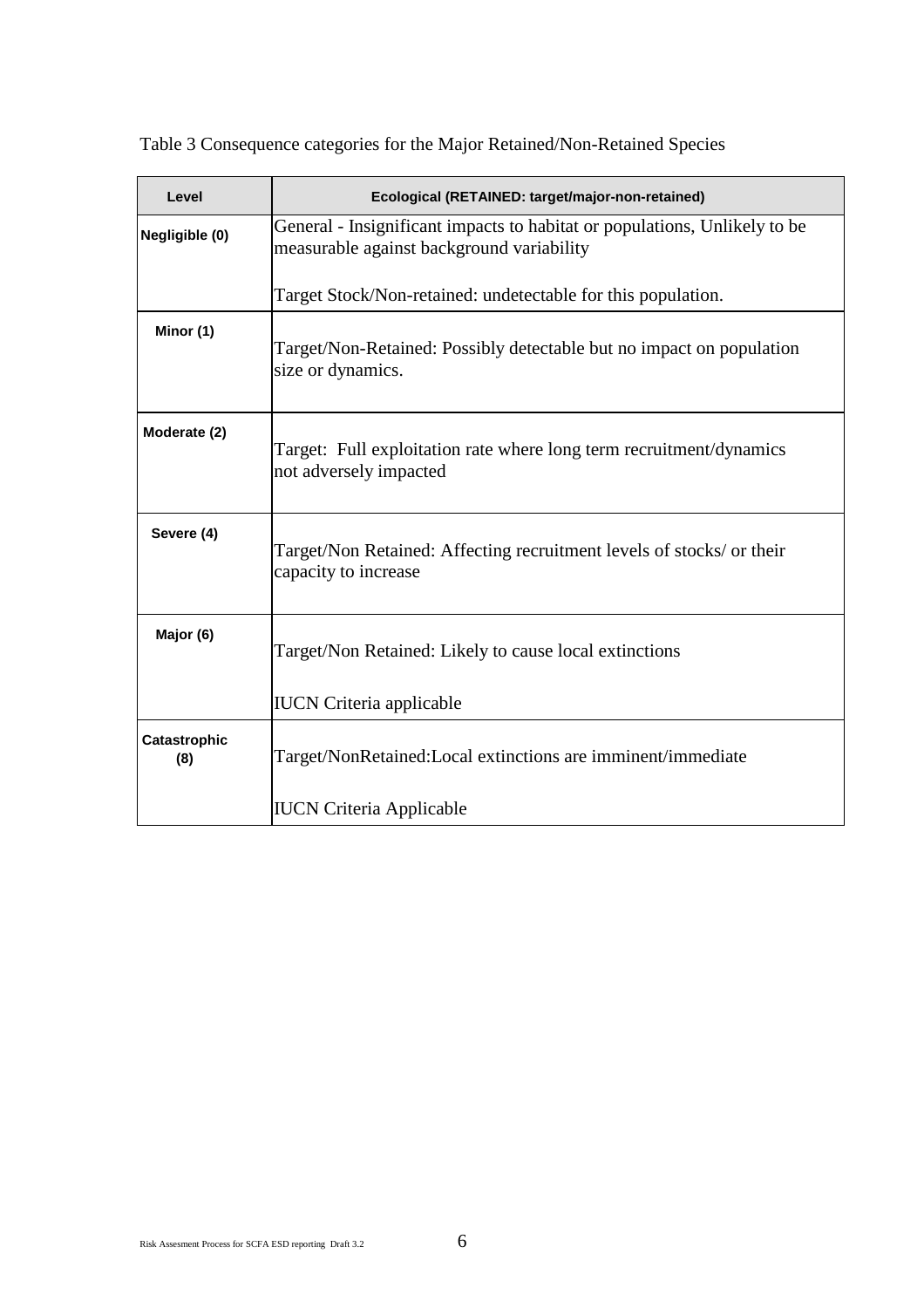Table 4 Consequence Categories for the By-Product Species/Minor Non-retained species

| Level               | Ecological (RETAINED: By-product/Non-retained:other)                                                                                                       |
|---------------------|------------------------------------------------------------------------------------------------------------------------------------------------------------|
| Negligible (0)      | Area where fishing occurs is negligible compared to where the<br>relevant stock of the species resides $(< 1\%)$                                           |
| Minor (1)           | Take in this fishery is small $(< 10\%)$ compared to total take by all<br>fisheries and these species are covered explicitly elsewhere.                    |
|                     | Take and area of capture by this fishery is small compared to known<br>area of distribution $(< 20\%$ ).                                                   |
| Moderate (2)        | Relative area of, or susceptibility to capture is suspected to be less<br>than 50% and species do not have vulnerable life history traits                  |
|                     | Recovery measured in months – years                                                                                                                        |
| Severe (4)          | No information is available on the relative area or susceptibility to<br>capture or on the vulnerability of life history traits of this type of<br>species |
|                     | Relative levels of capture/susceptibility suspected/known to be greater<br>than 50% and species should be examined explicitly                              |
| Major (6)           | $N/A$ (see Table 3)<br>Use IUCN Criteria                                                                                                                   |
| Catastrophic<br>(8) | $N/A$ (See table 3)                                                                                                                                        |

### Table 5 Protected Species – (note these are note for threatened species which should be rated as in the retained species table)

| Level             | Ecological                                          |
|-------------------|-----------------------------------------------------|
| <b>Negligible</b> | <b>Protected Species:</b> Almost none are impacted. |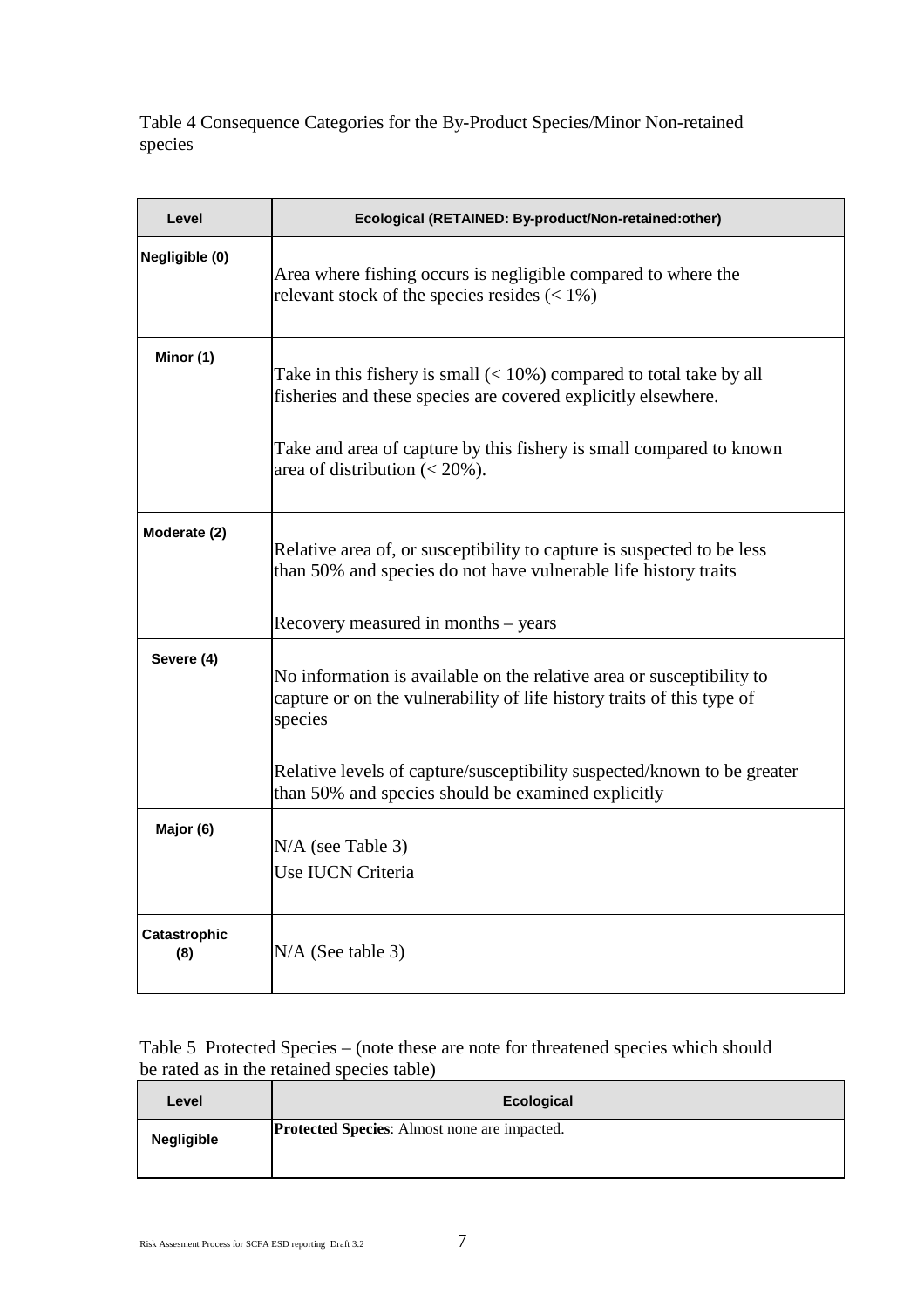| <b>Minor</b>        | <b>Protected Species:</b> Some are impacted but there is no impact on stock    |
|---------------------|--------------------------------------------------------------------------------|
| <b>Moderate</b>     | <b>Protected Species:</b> Levels of impact are at the maximum acceptable level |
| <b>Severe</b>       | <b>Protected Species: Same as target species</b>                               |
| Major               | <b>Protected Species:</b> same as target species                               |
| <b>Catastrophic</b> | <b>Protected Species:</b> same as target species                               |

# Table 6 Consequence categories for Habitat impacts

| Level               | <b>Ecological (HABITAT)</b>                                                                                                            |
|---------------------|----------------------------------------------------------------------------------------------------------------------------------------|
| Negligible (0)      | General - Insignificant impacts to habitat or populations, Unlikely to be<br>measurable against background variability                 |
|                     | Habitat: Affecting < 1% of area of habitat.                                                                                            |
| Minor (1)           | Habitat: Possibly localised affects < 5% of total habitat area                                                                         |
|                     | Rapid recovery would occur if stopped - measured in days to months.                                                                    |
| Moderate (2)        | Habitat: 5-30 % of habitat area is affected.<br>:Or, if occurring over wider area, the impact to habitat from activity<br>is not major |
|                     | Recovery measured in months – years                                                                                                    |
| Severe (4)          | Habitat: 30-60 % of habitat is affected/removed.                                                                                       |
|                     | Recovery measured in years.                                                                                                            |
| Major (6)           | Habitat: 60 - 90% affected                                                                                                             |
|                     | Recovery period measured in years to decades.                                                                                          |
| Catastrophic<br>(8) | Habitat: > 90% affected in a major way/removed                                                                                         |
|                     | Long-term recovery period will be greater than decades.                                                                                |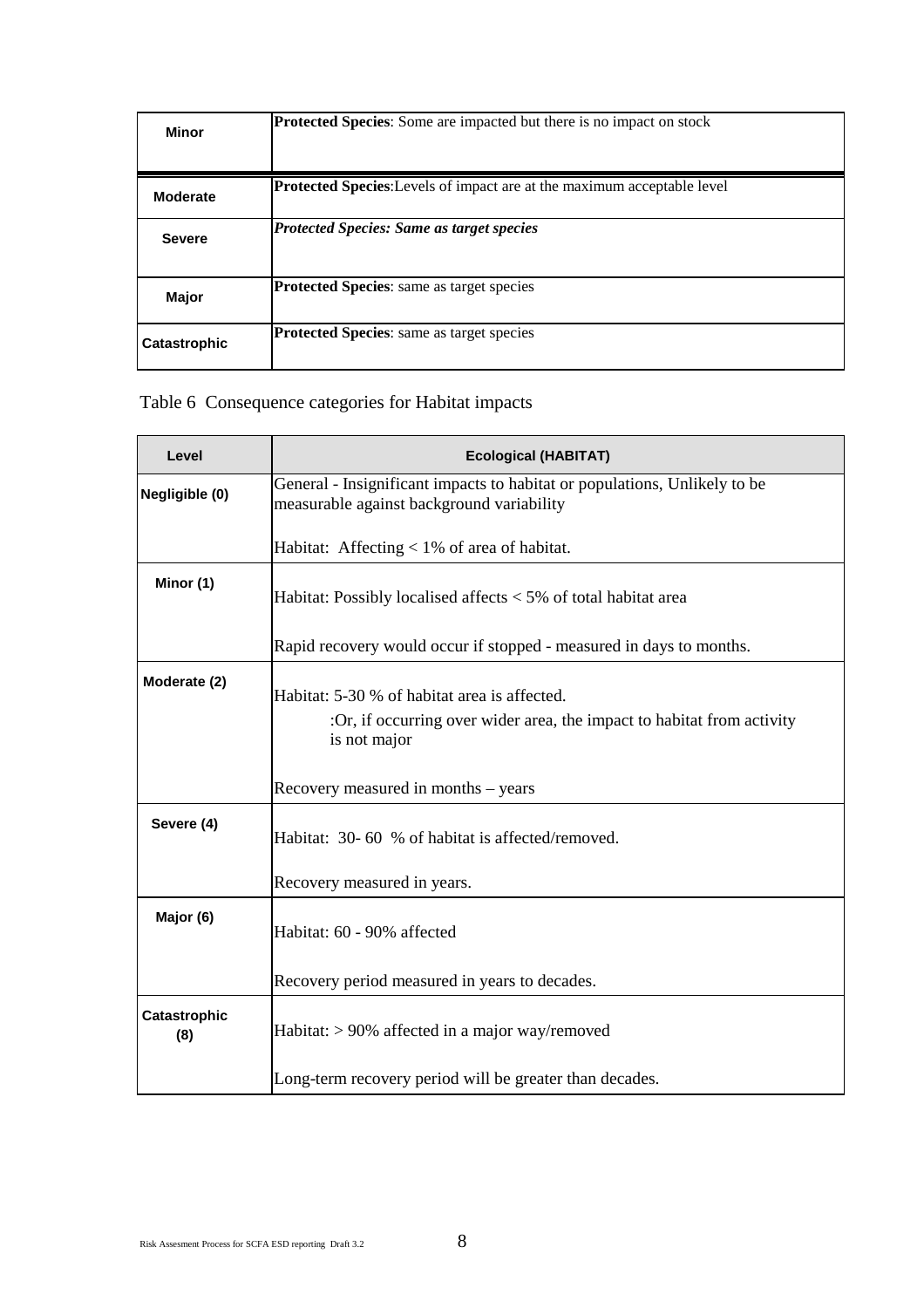Table 7 Consequence categories for ecosystem impacts

| Level               | <b>Ecological (ECOSYSTEM)</b>                                                                                                                                                                                                      |
|---------------------|------------------------------------------------------------------------------------------------------------------------------------------------------------------------------------------------------------------------------------|
| Negligible (0)      | General - Insignificant impacts to habitat or populations, Unlikely to be<br>measurable against background variability                                                                                                             |
|                     | Ecosystem: Interactions may be occurring but it is unlikely that there would<br>be any change outside of natural variation                                                                                                         |
| Minor (1)           | Ecosystem: Captured species do not play a keystone role – only minor<br>changes in relative abundance of other constituents.                                                                                                       |
|                     | Rapid recovery would occur if stopped - measured in days to months.                                                                                                                                                                |
| Moderate (2)        | Ecosystem: measurable changes to the ecosystem components without there<br>being a major change in function. (no loss of components)                                                                                               |
|                     | Recovery measured in months - years                                                                                                                                                                                                |
| Severe (4)          | Ecosystem: Ecosystem function altered measurably and some function or<br>components are missing/declining/increasing outside of historical range &/or<br>allowed/facilitated new species to appear.<br>Recovery measured in years. |
| Major (6)           |                                                                                                                                                                                                                                    |
|                     | Ecosystem: A major change to ecosystem structure and function (different<br>dynamics now occur with different species/groups now the major targets of<br>capture)                                                                  |
|                     | Recovery period measured in years to decades.                                                                                                                                                                                      |
| Catastrophic<br>(8) | Ecosystem: Total collapse of ecosystem processes.                                                                                                                                                                                  |
|                     | Long-term recovery period will be greater than decades.                                                                                                                                                                            |